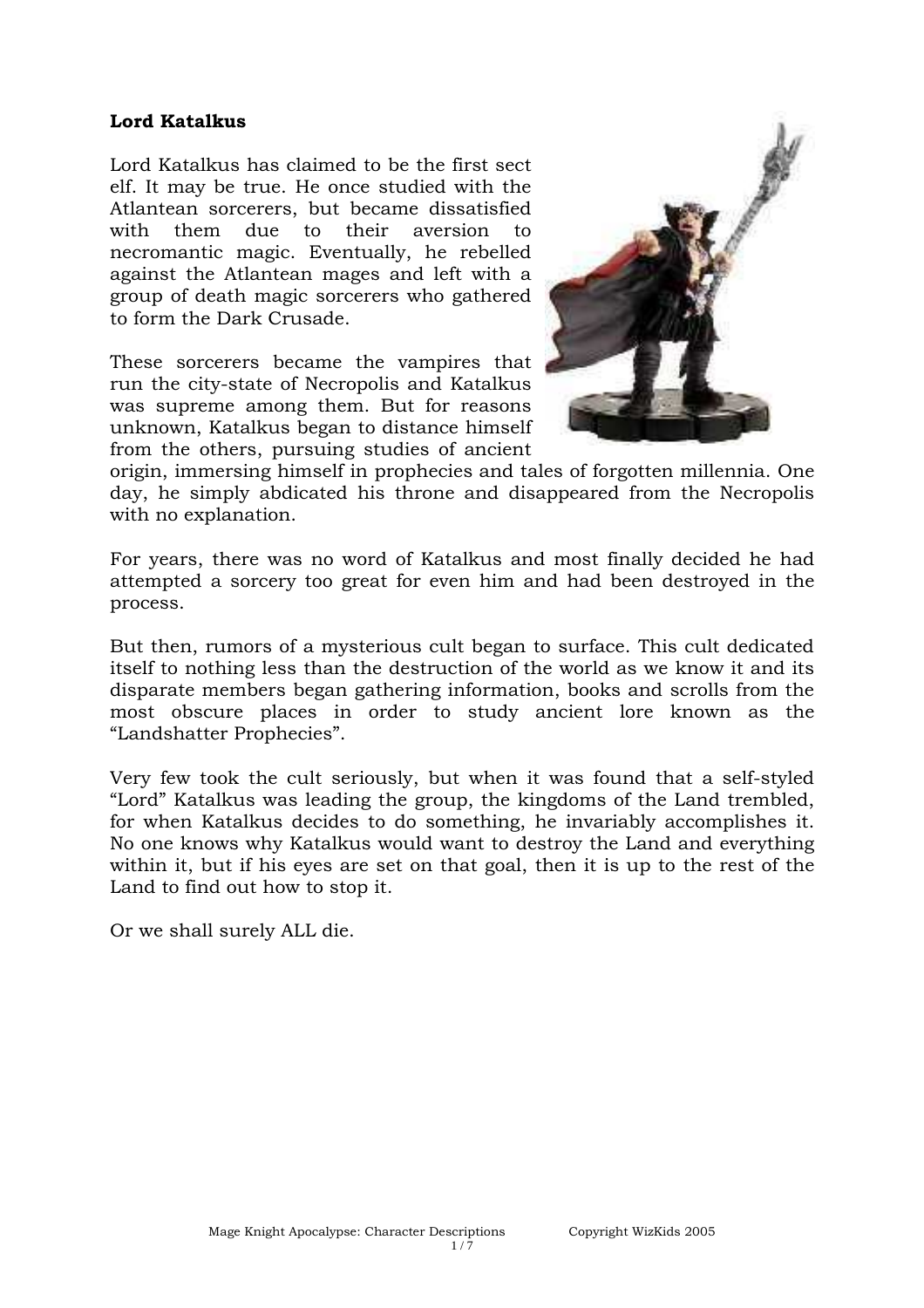

# **Tal Windstrider (Tal D'reen as Clix-Figure)**

While Tal is still considered young (only 312 years of age), his birth into a noble family has made him useful to the Relishan Council, the ruling body of the High Elven people.

Trained in the ways of the Paladin, raised to be a great defender of his people, Tal Windstrider is now being used as a pawn in the great game of politics.

The High Elves are powerful. Each of them has practiced the games of politics and war far beyond the skills of the shorter-lived races, but the Solonavi have been more than a match to the Relishan Council.

So the Council has offered the services of

the young noble, Tal Windstrider, to the Solonavi. Tal is to help them in any way possible, up to and including the risk of his own life. In return, the Solonavi treat Tal as a sort of diplomatic envoy to the Council, which suits the needs of both sides.

Tal understands the position into which he's been placed. He knows his real goal is to learn as much about the Solonavi as possible, while simultaneously working to further their ends so the Solonavi learn to trust Tal (and by extension, the High Elves themselves), hopefully revealing still more information in the process.

When the time comes, Tal will return home to his people, with invaluable intelligence for the Council.

Skill Trees

Melee: These skills focus on channeling holy power into the art of close-up combat. With abilities to bless weapons and armor for himself and allies, as well as formidable abilities like Hammer of the Gods and Holy Shockwave, this elf is a powerful force on the battlefield.

Protection: The magics in this area all focus on supporting and protecting himself and his allies. From healing to resurrection, consecration to prayer, these abilities make entire groups stronger.

Ranged: Focusing holy magics on archery allows the calling of lightnings from the sky, the creation of divine moments of focus, and is the only expertise that allows the use of crossbows.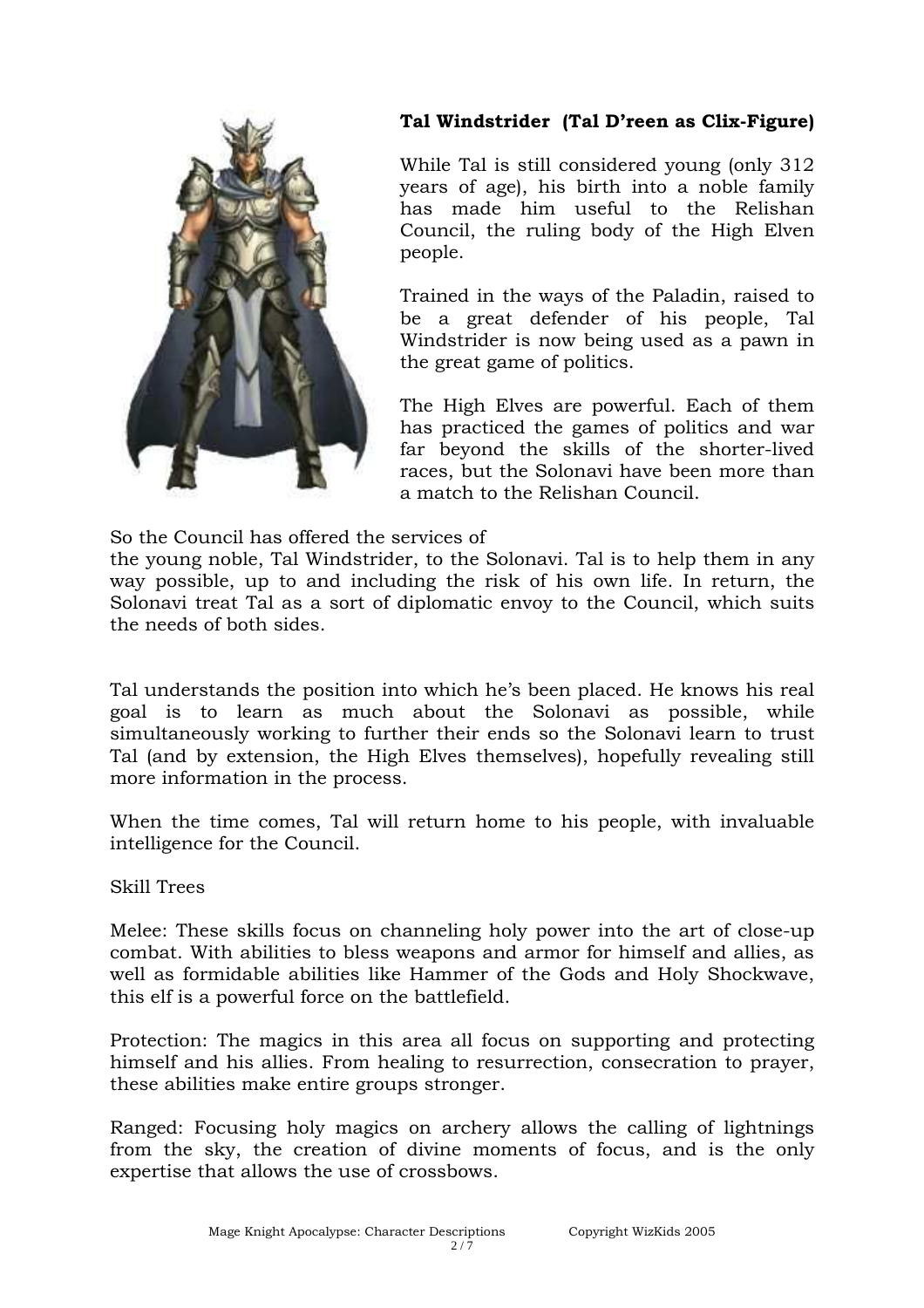## **Huntress Chela**

Like most Amazons of the Hundred Villages, the Huntress Chela has been well-trained in the fighting arts, and has fought alongside her sisters in dozens of battles across the Land.

As an Amazonian Huntress, Chela has spiritual ties to dozens of totemic gods and their animal representatives. While most Amazons worship only one totem animal, Chela believes that the totem gods are a

collective pantheon, and that all of the totemic spirits are worthy of respect and reverence.

The Huntress Chela is the only one of the Oathsworn to have approached the Solonavi on her own. She came to them seeking knowledge about how to fight the forces of chaos in the world. When the Solonavi offered her the Oath, she swore it without hesitation, knowing she was much more likely to fight the enemies of the Land as an agent of the half-spirits than as a normal Amazonian warrior.

### Skill Trees

Bear Stance: The Way of the Bear is the way of strength and power. The Amazon embraces the power in that stance to become a bastion of power in melee combat, tearing asunder all those that oppose her.

Jaguar Stance: The Path of the Jaguar is one of speed and skill. This Amazon predicts where the opponent's blade will

be, and then moves to another location, letting their enemy's efforts be wasted, while they then counterattack with lethal grace.

Eagle Stance: The Flight of the Eagle is the way of the bow. Specializing in ranged death, this Amazon carries her bow with her at all times, aware of all movement around her, and ready to let loose with a flight of arrows at a moment's notice.

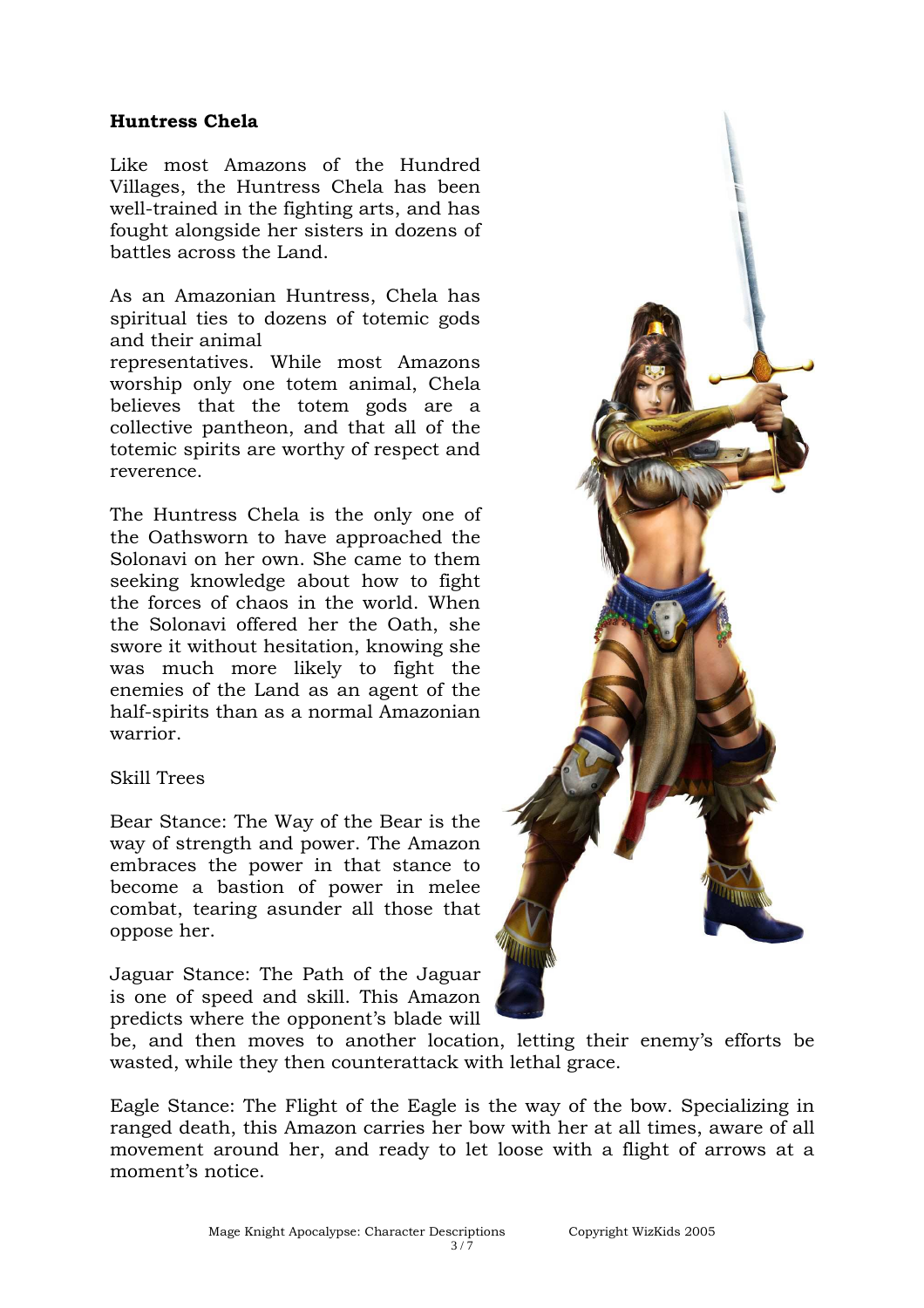

# **Kithana of Uhlrik**

This undead Necropolis Sect warrior was born an Elf in the remote mountain village of Ashton over two centuries ago. Her family was of noble lineage in the Order of Uhlrik, a time-honored clan of Nightblades loyal to the Necropolis. In other words, the family business was assassination and Kithana was a quick study.

Rapidly learning the family ways, Kithana was hungry to know more, eventually seducing a prominent Necromancer into teaching her those dark ways. Again, she absorbed knowledge quickly, soaking up

the fundamentals of raising the dead and learning how she could wield terrible power in the future.

Meanwhile, the Vampiric Civil War was about to erupt, pitting the various Orders against one another with the savagery that only the undead can achieve. In the opening days of the wars, a rival house to Uhlrik, the Order of Vladd, moved swiftly against Kithana's family, in an obviously preorchestrated move. The surprise attack was well executed and most of the Order of Uhlrik was destroyed or driven into hiding.

Kithana fought bravely, but was ordered to escape and survive as an heir to the Order of Uhlrik. And so, following orders, she fled the conflict and watched as her beloved Order was destroyed. Adapting quickly and becoming a rogue agent hiring out to anyone that could pay, she used her skills to stay one step ahead of the perpetual Vladd assassins that trailed her.

When the mysterious race known as the Solonavi contacted her, Kithana was certain she was to be destroyed, but the Solonavi knew of her abilities, and offered her a role as Oathsworn instead. The Solonavi have extensive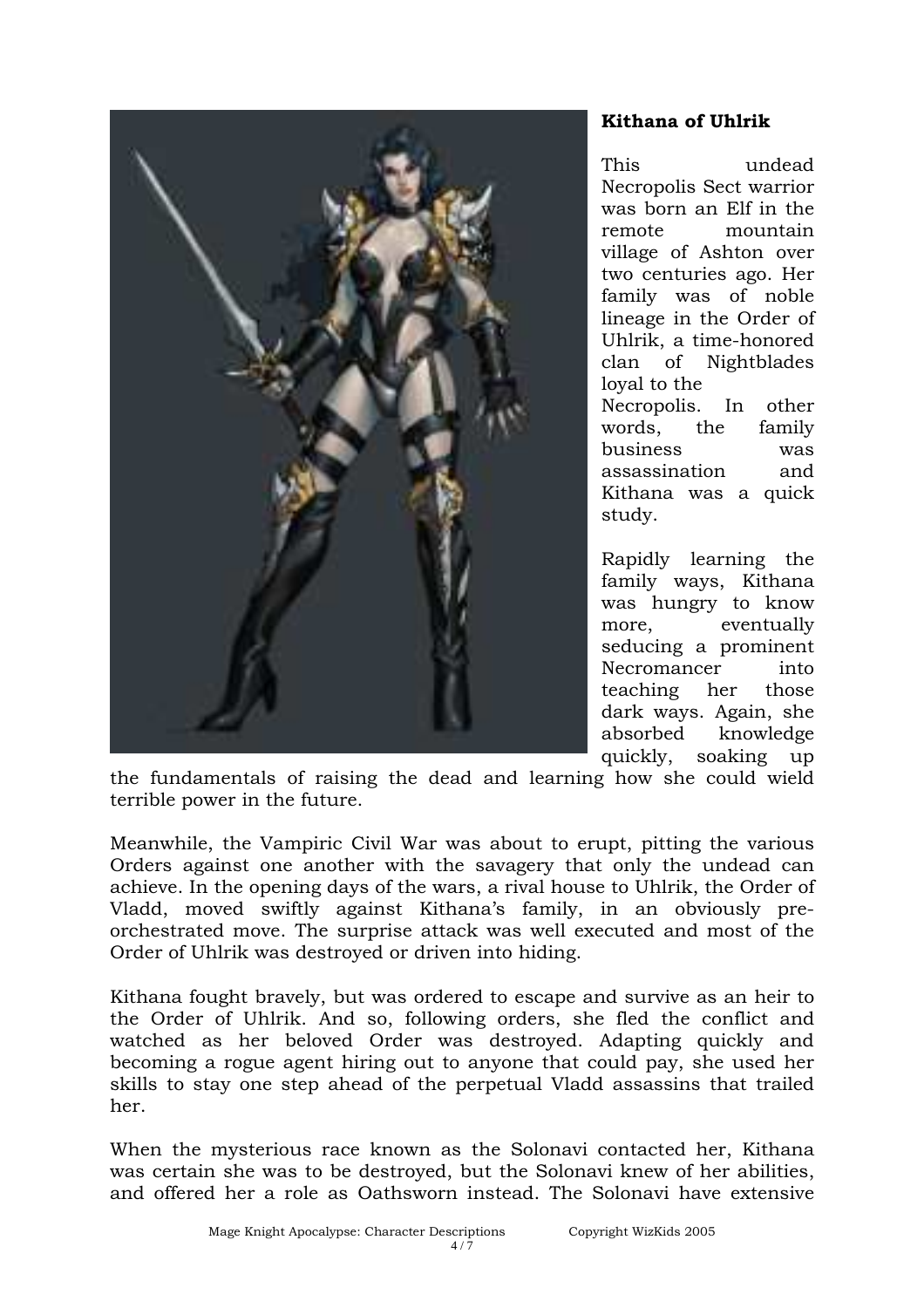resources and a vast information network, and now bereft of the support of her family or Order, Kithana saw the Solonavi offer as a way to not only help her survive, but also to help her exact revenge on her enemies. So she joined the Solonavi cause, but only because she has no one else to turn to, and only as long as the Solonavi remain useful to her. Should situations change, so might her actions.

### Skill Trees

Necromantic: The Necromantic vampires study the division between life and death. They are the summoners of the undead, creating zombies and golems to do their bidding, as well as wielding powers revolving around resurrection and plague.

Physical: Using the speed and grace of her Elvish heritage combined with the strength and deviousness of the Vampire, following the Physical path hones her ability to hit opponents in critical weak spots, resist pain and damage, and become a veritable demon of steel in melee combat.

Vampiric: Embracing the bloodlust allows you access to some of the more traditional vampiric powers, such as renewing your health with the blood of others, charming with a gaze, assuming the form of a bat, and seeing into the nether world, among other things.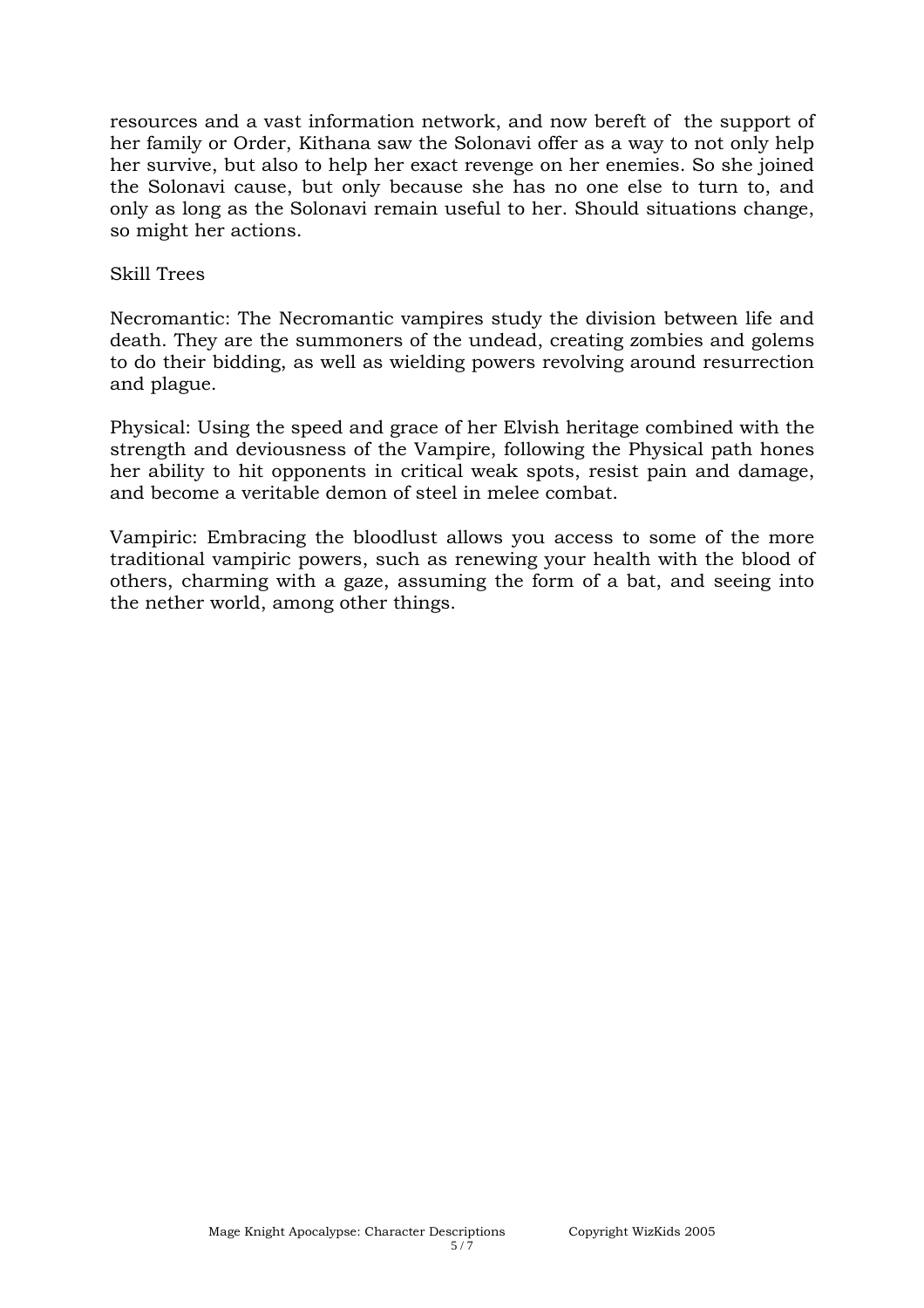

## **Janos Freeborn**

Before he was born, Janos' family suffered five generations of imprisonment at the hands of Atlantean slavers. But after the liberation of the Dwarven people by the Black Powder Revolutionaries, Freeborn was

the first child in his family born into freedom rather

than chains. Changing his family name from Stonemason to Freeborn, Janos joined in the cause to establish a new Dwarven homeland and became widely known for his tenacity in the face of death, the very embodiment of the determination and will of any five of his forefathers combined.

Believing in the cause of freedom, and declaring himself a champion against oppression, Freeborn has become one of the fiercest warriors in the Black Powder Revolutionaries, doing whatever it takes to get the job done. Believing less in words, and more in deeds and honor, Freeborn has earned friends and allies throughout the Land, becoming fiercely loyal to anyone who first earns his trust and respect.

When the Solonavi approached Janos and warned him about the dire threats that face not only the new dwarven capitol of Silverholt, but also the entire Land, he knew he had no choice. If someone was going to save the world, then it had better be someone competent. To Janos, that meant Janos had to do it himself. He swore his Oath to the Solonavi immediately and hasn't looked back.

Skill Trees

Physical: The traditional path of most Dwarven warriors, this martial training focuses on axes and smashing weapons (like maces and shields), as well as teaching the warrior to focus the natural resistance to magic inherent in all Dwarves, making him much more resistant to the magics of the world.

Guns: After the Revolution, it's a rare dwarf that doesn't know how to use a simple rifle. But the warriors that specialize in Guns are formidable indeed. Able to use almost any weapon that utilizes black powder, they are not only amazing marksmen, but also can alter the rounds used by the gun to create blinding flashes, intentional ricochets, and explosions at range.

Explosives: When there weren't enough guns to go around during the Revolution, the Dwarves got creative instead, and a new group of black powder experts arose. Not just masters of the booby trap, but also able to imbue grenades with magic elements gained from magestones, these "mad bomber" dwarves become more useful by the day.